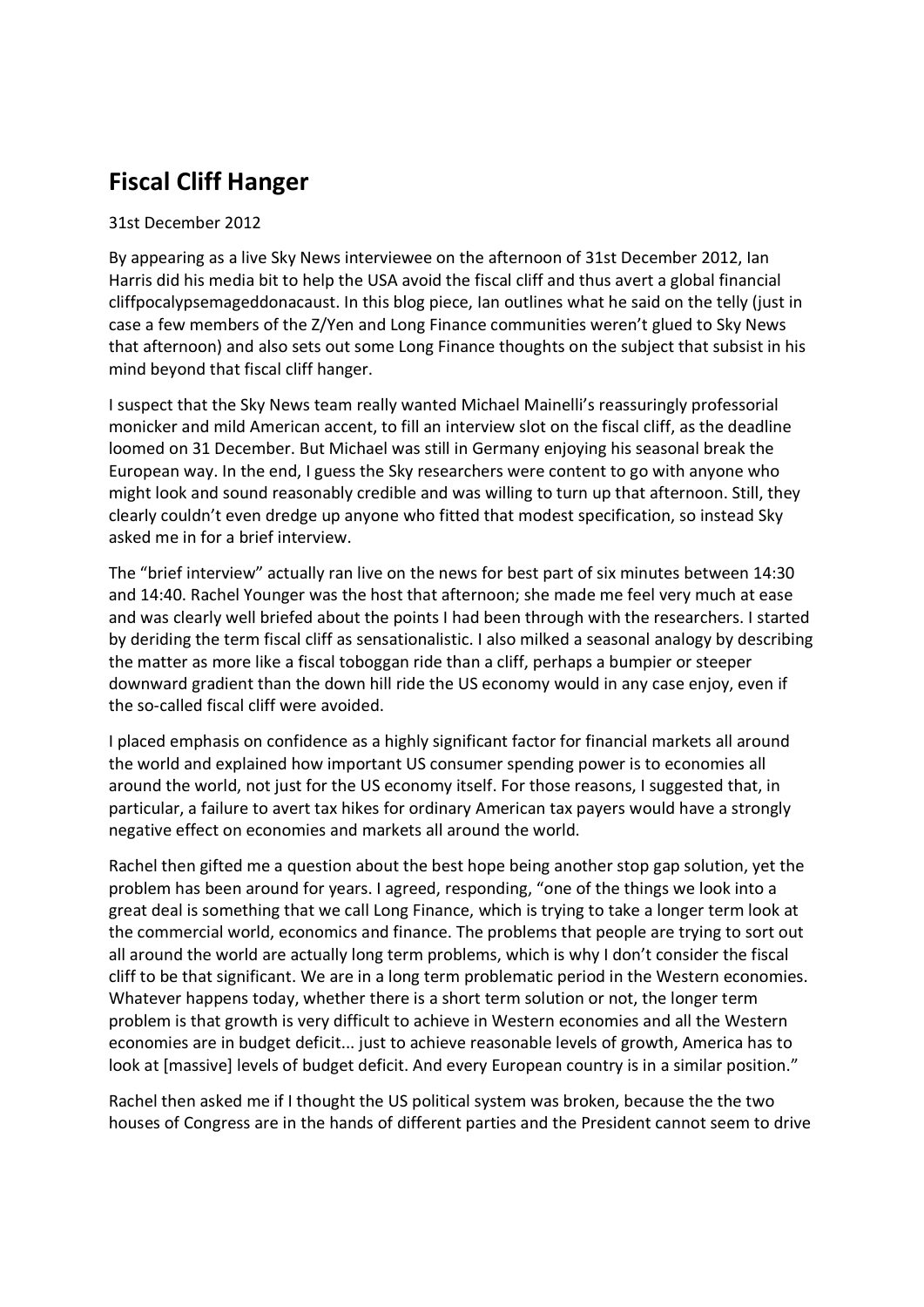home an agreement. I responded, "...it is very rare, actually, for a President to be in control of both houses. And some would say...the deadlock that you tend to get on Capitol Hill, or the checks and balances as the founding fathers would have described it, is actually one of the very good things about US politics... However there are occasions when deadlocks really do need to be broken and this is one of them."

Despite their short-term, time-limited nature, these words of wisdom are clearly of great value in their broadcast form, as we would need to part company with actual money to enable you to see a clipping of the broadcast itself.

In retrospect, thinking about the longer-term or long finance implications of this subject, my views become increasingly harsh and resigned in equal measure. Harsh, because the reality is that the US has tied its own hands in the medium term with spending promises and taxation requirements. The so-called ideologicaal gulf between the Democrats and the Republicans is no such thing; it is a tinkering at the edges of who must suffer the lions' share of the pain. The deal agreed on 1 January is hardly a real deal; the US will stumble from one mini-cliff to another in the wake of the so-called deal, unless there is an unlikely and marked change of tack from one or other of the main players. Indeed, I was thinking that the US is starting to resemble the EU more and more by the day before the Economist published a picture of President Obama dressed up like a French onion-seller which made that point better than I ever could.

Another longer-term points that resonate with me is the redistributive nature of the ongoing financial crisis. Redistributive in two ways:

· increasing indebtedness to and therefore shift of wealth away from the Western powers towards the East; China, the Gulf States, South-East Asian tigers and the like;

 $\cdot$  inevitable domestic increases in the tax burden on the wealthier segment of society to meet social security promises and to try to increase tax revenues without quashing consumer spending too much.

I don't think this form of redistribution is a bad thing per se – indeed in principle I think it is a good thing. In the recent boom times, both income and wealth inequality increased markedly, perhaps to an unacceptable extent, in the West, especially in the US. Some movement back to previous levels of income and wealth inequality would not be a bad thing. Similarly, the international shift of balance should help get yet more people in the developing world out of poverty and it is their spending power that will, in the longer-term, get us all out of this mess.

My worry, though, is that I am not wholly convinced that shifting the balance in these ways will enable both growth and debt reduction to occur in the West within politically acceptable timeframes. My suspicion is that we are chasing growth in the West that simply cannot be achieved for many years. And the thing that worries me the most, if the next year or two seems to be an ongoing series of failures and mini crises, is that the next set of big political ideas will be truly venal; of the protectionist or nationalist kind. Japan, now 20 years into its economic troubles, might be on the verge of that ideological switch (I hope not) and some Western nations might not be so patient. Acceptance that our Western economies might be destined to